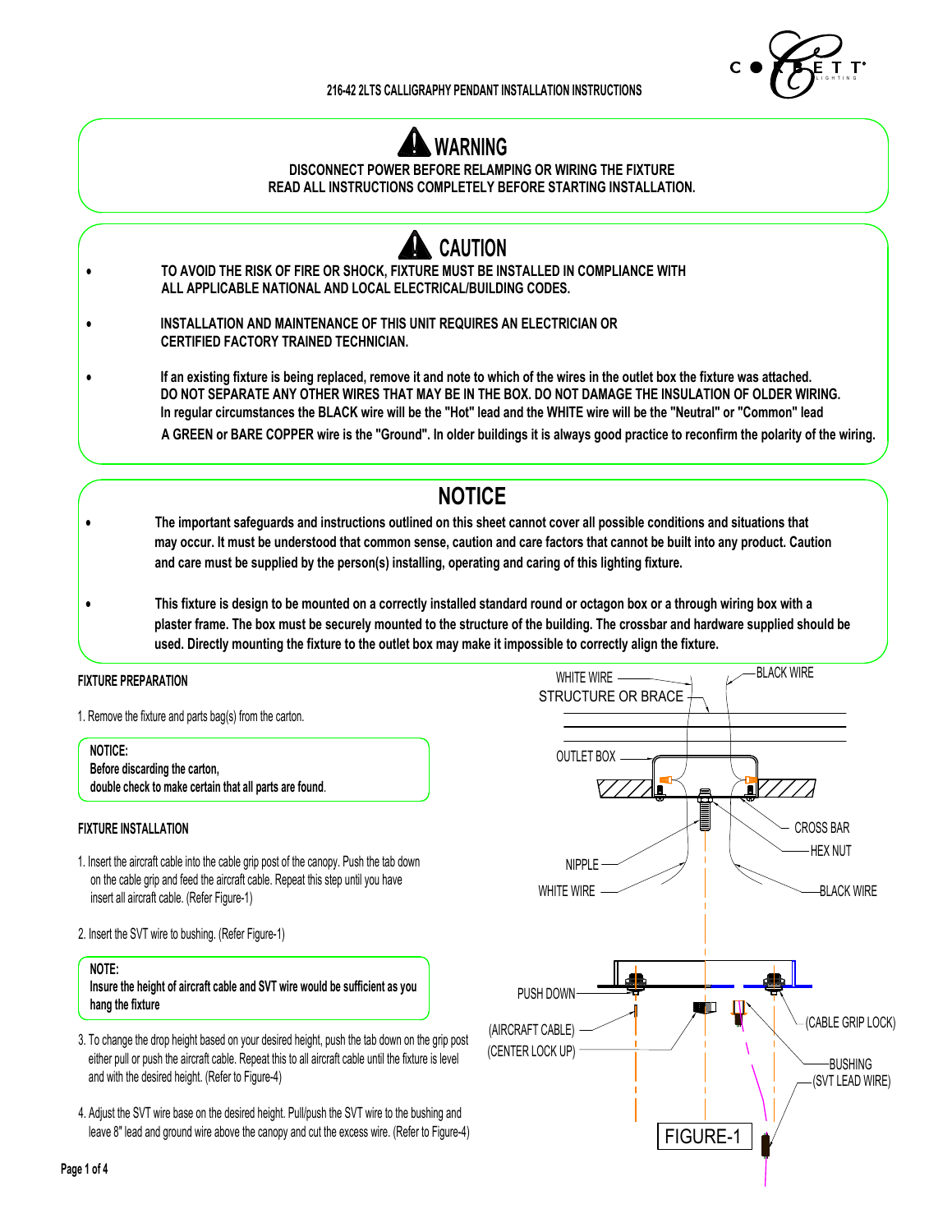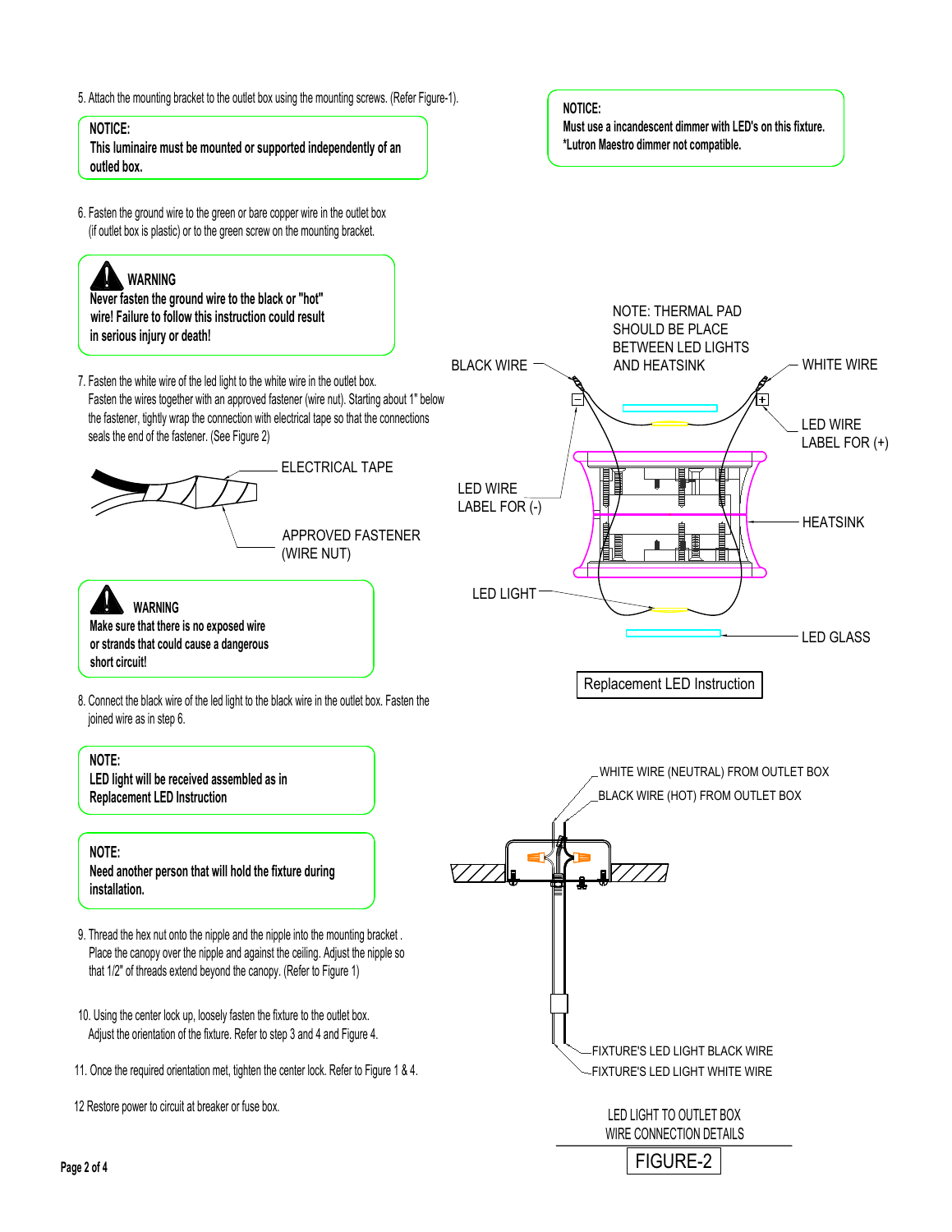## **FIXTURE REASSEMBLY**

**NOTE: Fixture should be reassemble prior to installation.**

1. Identify Fixture A, Remove the protective cover on the LED Light on the bottom portion.

2. Identify Fixture B, put set of washer and place the glass on the top of fixture. Refer to Figure-3.

3. Attach Fixture B to Fixture A using the provided bolt. Use the appropriate tool in tightening the bolt. Refer to Figure 3.